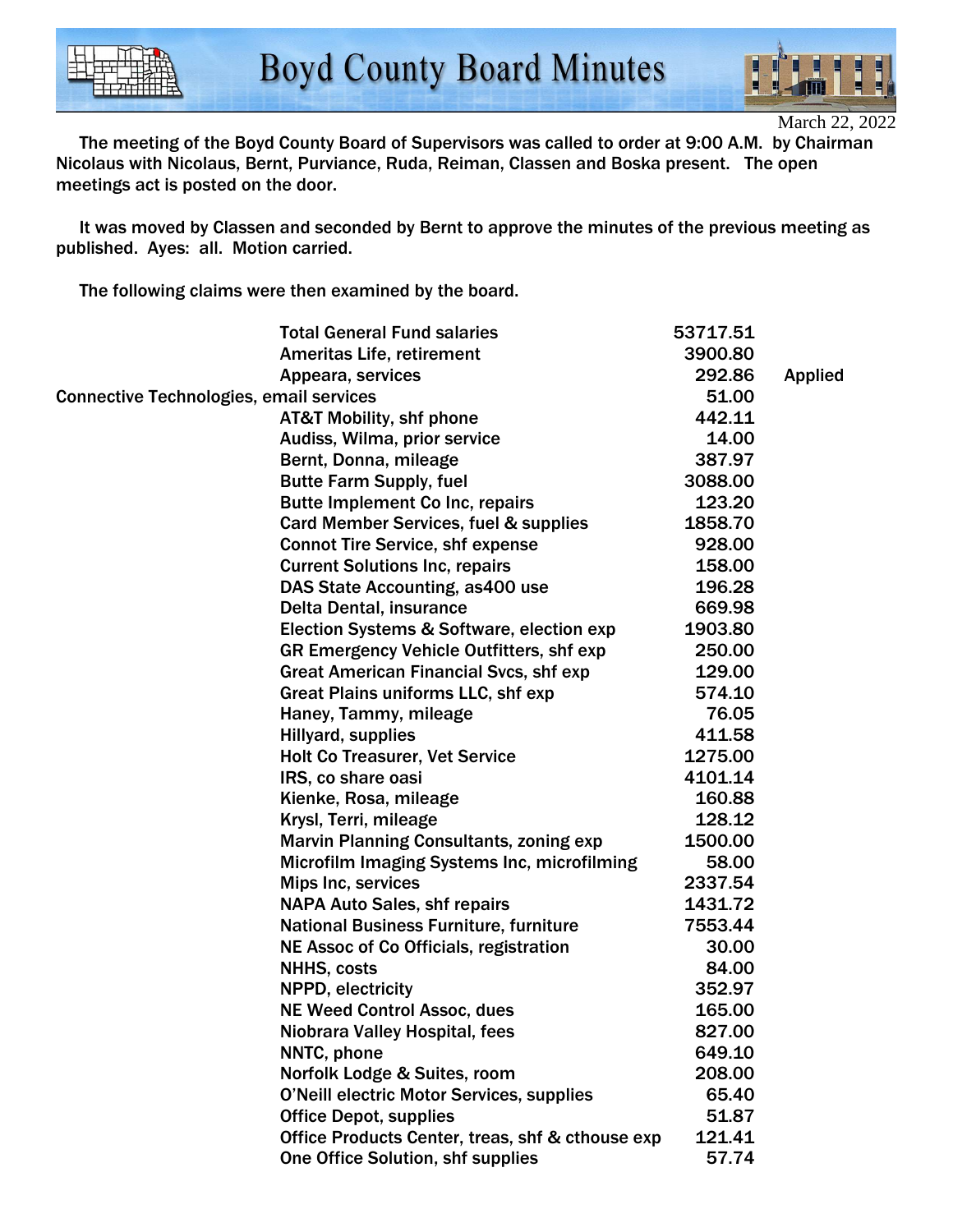



|                                                                   |                   | March 22, 2022 |
|-------------------------------------------------------------------|-------------------|----------------|
| Ramada Inn, room                                                  | 156.00            |                |
| Rasmussen Mechanical Services, repairs                            | 3783.84           |                |
| <b>Region IV Behavioral Health, services</b>                      | 1698.75           |                |
| Reiser, Tracy, mileage                                            | 135.72            |                |
| Secretary Region II, weed exp                                     | 50.00             |                |
| Schuman, Carl, prior service                                      | 10.00             |                |
| Seven Springs Inc, water                                          | 53.00             |                |
| <b>Short Stop, supplies</b>                                       | 6.00              |                |
| <b>SIX Star Sanitation, trash removal</b>                         | 60.00             |                |
| <b>Spencer Advocate, services</b>                                 | 647.57            |                |
| Sun Data Supply, treas exp                                        | 114.20            |                |
| <b>Village of Butte, water</b>                                    | 73.23             |                |
| <b>Vision Service Plan, insurance</b>                             | 213.52            |                |
| <b>WM Krotter Co, supplies</b>                                    | 24.99             |                |
| 63 Co General Store, supplies                                     | 59.85             |                |
| <b>Total General Fund</b>                                         | 97417.94          |                |
| <b>ROAD FUND</b>                                                  |                   |                |
| <b>ROAD1</b>                                                      |                   |                |
| Hull, Greg, labor                                                 | 1719.00           |                |
| NPPD, electricity                                                 | 60.29             |                |
| Ponca Valley Oil, supplies                                        | <u>3.99</u>       |                |
| <b>Total Road 1</b>                                               | 1783.28           |                |
| ROAD <sub>2</sub>                                                 |                   |                |
| Spencer, William, labor                                           | 1242.00           |                |
| <b>NMC Exchange LLC, repairs</b>                                  | 41444.30          |                |
| Ponca Valley Oil, fuel                                            | <u>170.96</u>     |                |
| <b>Total Road 2</b>                                               | 42857.26          |                |
| ROAD3                                                             |                   |                |
| <b>Butte Farm Supply, fuel</b>                                    | 1996.00           |                |
| Classen, Steve, labor                                             | 1394.35           |                |
| Classen, Steve, reimbursement                                     | 321.00            |                |
| <b>NAPA, supplies</b>                                             | 219.59            |                |
| <b>Total Road 3</b>                                               | 3930.94           |                |
| ROAD4                                                             |                   |                |
| <b>Bernt Trucking Inc, gravel</b>                                 | 780.00            |                |
| Liewer, Dave, labor                                               | 630.00            |                |
| NPPD, electricity                                                 | <u>75.10</u>      |                |
| <b>Total Road 4</b>                                               | 1485.10           |                |
| ROAD <sub>5</sub>                                                 | 1422.00           |                |
| Nicolaus, Alan, labor                                             | 1280.00           |                |
| <b>Butte Farm Supply, fuel</b><br><b>Butte Implement, repairs</b> |                   |                |
|                                                                   | 191.82            |                |
| Netcom Inc, repairs<br><b>Total Road 5</b>                        | 779.40<br>3673.22 |                |
|                                                                   |                   |                |
| ROAD6                                                             |                   |                |
| <b>Bs Enterprises, blades</b>                                     | 3030.00           |                |
| <b>Village of Butte, water</b><br><b>Total Road 6</b>             | 32.00<br>3062.00  |                |
| ROAD7                                                             |                   |                |
|                                                                   |                   |                |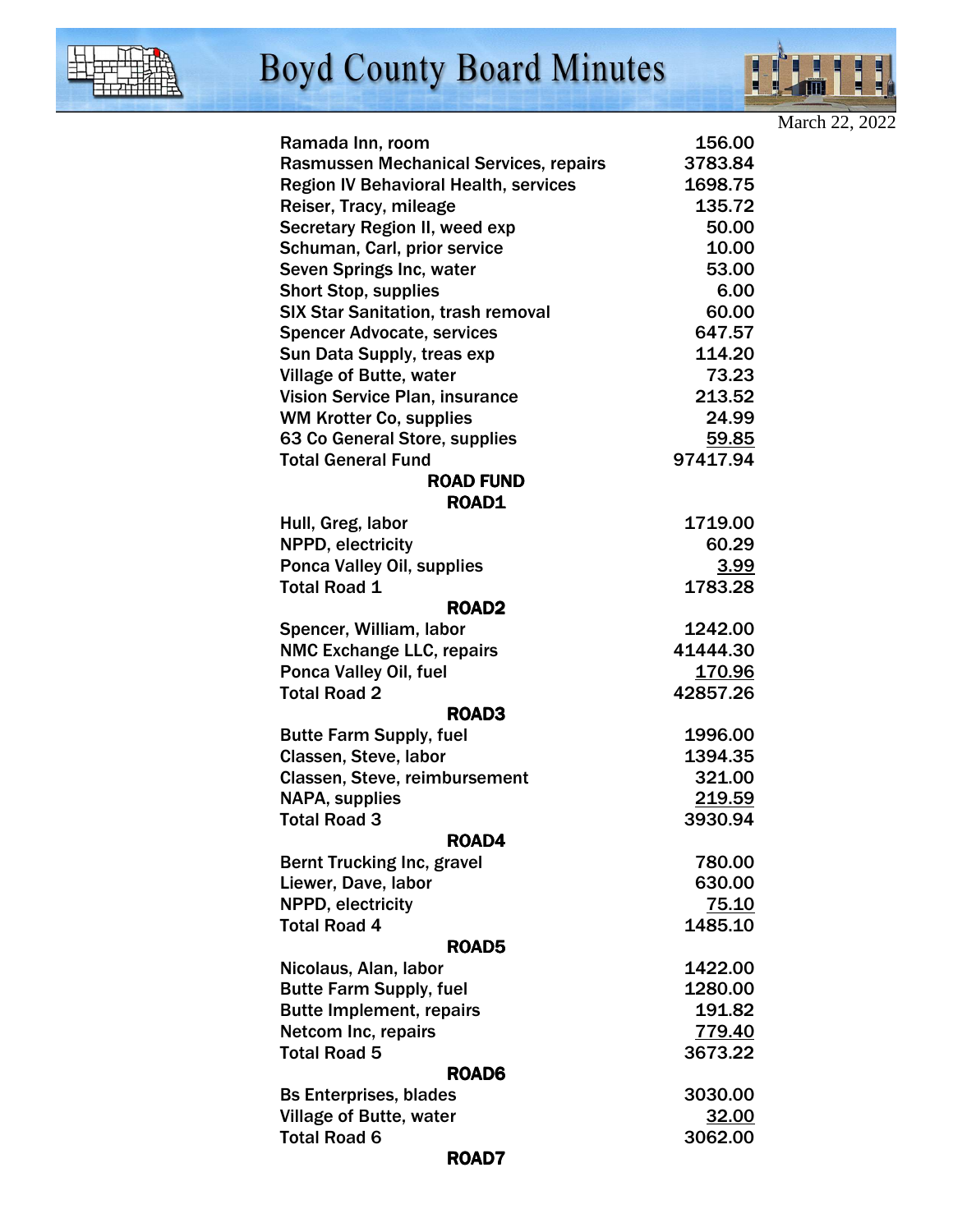

## **Boyd County Board Minutes**



| Holmberg, Clayton, labor                           | 774.00   |  |  |  |
|----------------------------------------------------|----------|--|--|--|
| <b>Total Road 7</b>                                | 774.00   |  |  |  |
| <b>Total Road Fund</b>                             | 57565.80 |  |  |  |
| <b>BRIDGE FUND</b>                                 |          |  |  |  |
| <b>Total Wages</b>                                 | 7148.42  |  |  |  |
| <b>AT&amp;T Mobility, cell phone</b>               | 136.82   |  |  |  |
| <b>Bernt Trucking, gravel</b>                      | 493.00   |  |  |  |
| <b>Butte Farm Supply, fuel</b>                     | 749.47   |  |  |  |
| <b>Butte Implement, supplies</b>                   | 20.75    |  |  |  |
| <b>Farmers Unio Coop, supplies</b>                 | 32.00    |  |  |  |
| <b>Gworks, services</b>                            | 612.00   |  |  |  |
| IRS, Co share oasi                                 | 1096.24  |  |  |  |
| <b>NAPA Auto, supplies</b>                         | 109.12   |  |  |  |
| Ponca Valley Oil, supplies                         | 12.99    |  |  |  |
| <b>Power Plan, repairs</b>                         | 75.15    |  |  |  |
| Sapp Bros, fuel                                    | 42.00    |  |  |  |
| <b>Short Stop, fuel</b>                            | 6.94     |  |  |  |
| <b>Speece Lewis Engineers, services</b>            | 3072.92  |  |  |  |
| <b>Spencer Advocate, printing</b>                  | 30.24    |  |  |  |
| Wm Krotter Co, supplies                            | 185.98   |  |  |  |
| <b>Total Bridge Fund</b>                           | 13824.04 |  |  |  |
| <b>PRESERVATION &amp; MODERNIZATION FUND</b>       |          |  |  |  |
| Mips, services                                     | 91.20    |  |  |  |
| <b>Total Preservation &amp; Modernization Fund</b> | 91.20    |  |  |  |
| <b>AMBULANCE FUND</b>                              |          |  |  |  |
| Bernt, Donna, amb labor                            | 424.50   |  |  |  |
| Hazen, Linda, amb labor                            | 135.84   |  |  |  |
| IRS, oasi co share                                 | 42.87    |  |  |  |
| NNTC, telephone                                    | 63.08    |  |  |  |
| <b>Quick Med Claims, services</b>                  | 234.78   |  |  |  |
| <b>Total Ambulance Fund</b>                        | 901.07   |  |  |  |

 It was moved by Bernt and seconded by Purviance to approve the above claims subject to any unpaid personal property taxes. Ayes: All. Motion carried.

 The Clerk's, Sheriff's and Ambulance monthly reports for the month of February 2022 were examined by the board.

Gary Connot, Highway Superintendent, was present with the board.

 A discussion was had on 7 ft sheet pilings in the county yard. It was moved by Bernt and seconded by Boska to sell 50 7 ft sheet pilings for \$30.00 each to Randy North. Ayes: all. Motion carried.

 A discussion was had on ER-8(29) – C8-01. It was moved by Ruda and seconded by Classen to authorize Nicolaus to sign the following resolution. Ayes: all. Motion carried.

> **Resolution** For Emergency Relief Program-Emergency/Permanent Repairs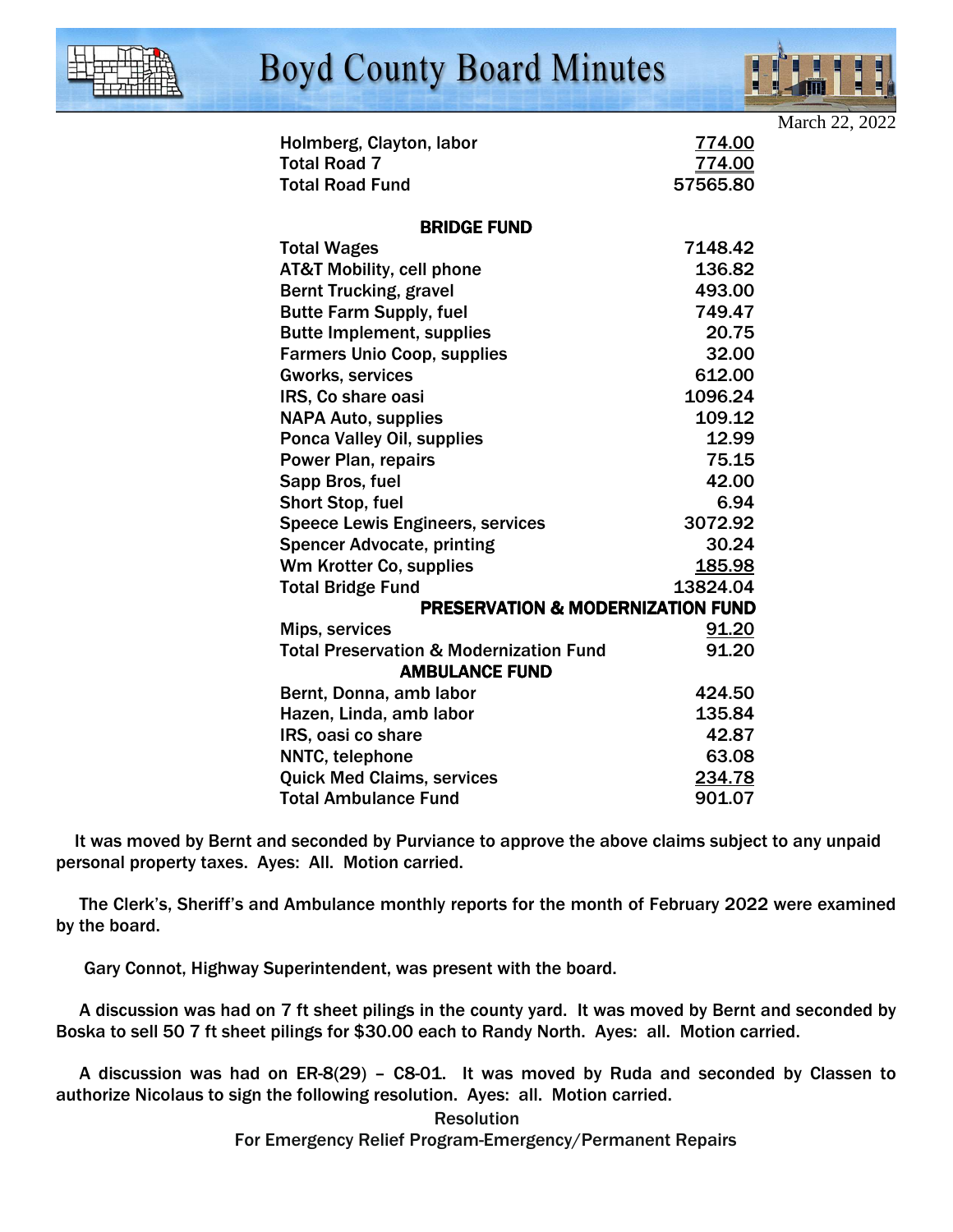



Boyd County Resolution No 2022-03-22-1 Project No. ER-8(29) Control No. 81101 DDIR Site: C8-01

Whereas: Certain transportation facilities have been designated as being eligible for Federal assistance from the Department of Transportation through the Emergency Relief Program (ER) of the Federal Highway Administration (FHWA); and

Whereas: Major highways and bridges in Nebraska that are part of the Federal-Aid highway system suffered widespread serious damage as a result of flooding beginning on March 12, 2019 (Disaster # NE19) and were in need of emergency or temporary repair, or restoration; and

Whereas: The Nebraska Department of Transportation, as a recipient of the previously described Federal assistance, is charged with oversight of the expenditures of said funds; and

Whereas: The County has completed all repair work on an eligible Federal-Aid route to restore essential traffic.

Whereas: The project has met all contract provisions as required by 23 CFR Part 633A; met the Davis-Bacon wage requirements; and abided by the Disadvantaged Business Enterprises (DBE) requirements, American with Disability Act (ADA) requirements, "Buy America" Provisions, FHWA 1273 and prohibitions against the use of convict labor (23

U.S.C. 114); and

Whereas: The State has completed the required NEPA document, along with resource agency concurrences, and no new right of way (ROW) was needed for completing permanent repairs; and

Whereas: The total emergency repairs reimbursement is \$112,495.09 and no further costs relating to this project will be incurred or submitted to the State.

Whereas: The total permanent repairs reimbursement is \$3,440.00 and no further costs relating to this project will be incurred or submitted to the State.

Be It Resolved: That the Nebraska Department of Transportation is hereby requested to act on behalf of Boyd County to administer Federal funds.

Be It Further Resolved: That the Chairman of the County Board is authorized to sign this Resolution on behalf of said Board.

Adopted this 22nd day of March,2022, at Butte Nebraska

By Board of Supervisors of Boyd County, Nebraska.

Signed: Alan R. Nicolaus, Chairman

Attest: Tracy Reiser, Boyd County Clerk

 A discussion was had on the Naper SouthEast project. It was moved by Bernt and seconded by Purviance to adopt the following resolution. Ayes: all. Motion carried.

> Resolution 2022-03-22-2 Construction Engineering Services Agreement – BK2103 Supplemental Agreement No. 1 – Boyd County

Whereas: Boyd County and Speece Lewis Engineers, Inc. have previously executed a Construction engineering Services agreement for a transportation project for which the Local Public Agency (LPA) would like to obtain Federal funds;

Whereas: Boyd County understands that it must continue to strictly follow all Federal, State and local